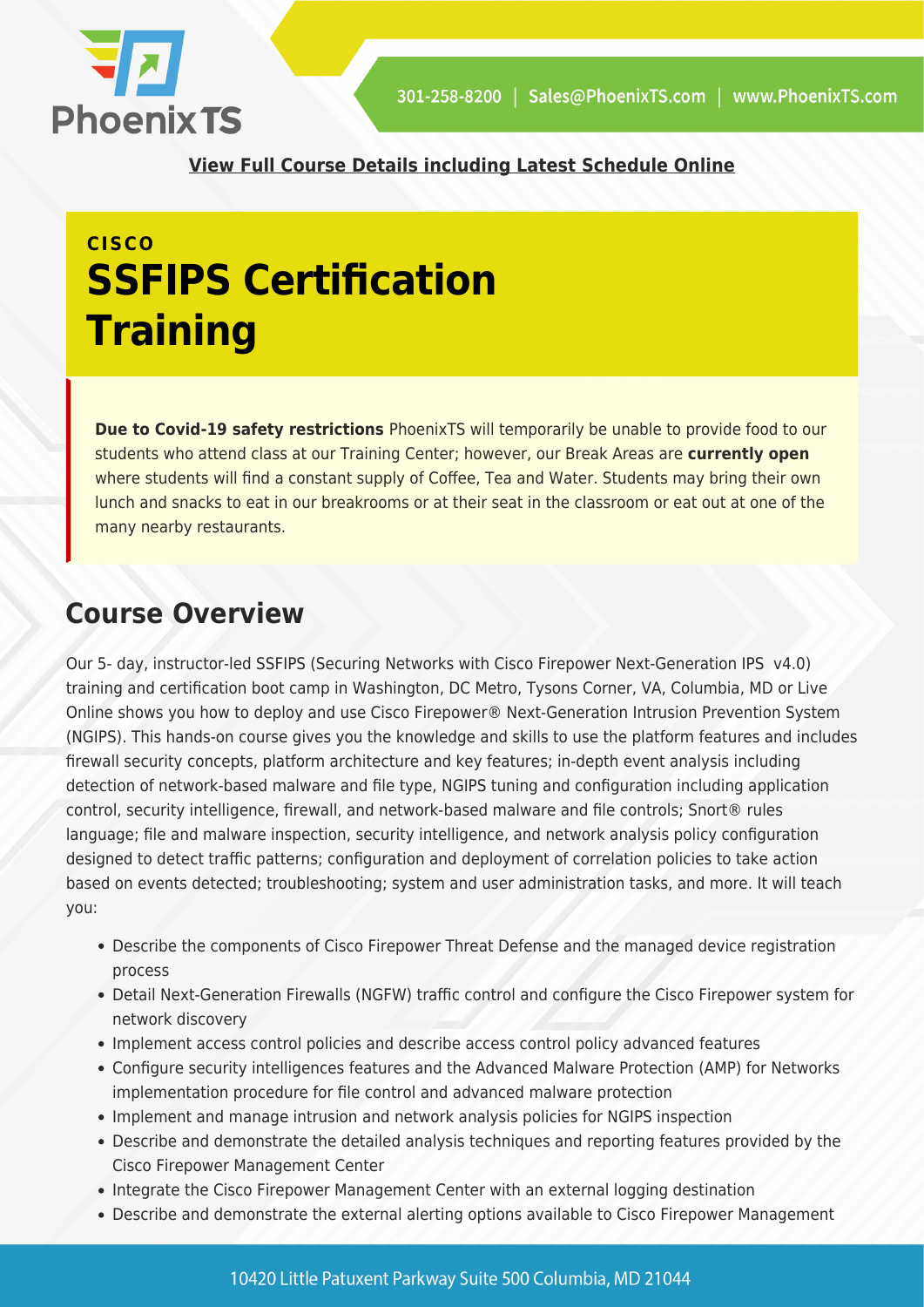

Center and configure a correlation policy Describe key Cisco Firepower Management Center software update and user account management features

• Identify commonly misconfigured settings within the Cisco Firepower Management Center and use basic commands to troubleshoot a Cisco Firepower Threat Defense device

## **Schedule**

Currently, there are no public classes scheduled. Please contact a Phoenix TS Training Consultant to discuss hosting a private class at 240-667-7757.

## **Course Outline**

### **Lecture Content**

- Cisco Firepower Threat Defense Overview
- Cisco Firepower NGFW Device Configuration
- Cisco Firepower NGFW Traffic Control
- Cisco Firepower Discovery
- Implementing Access Control Policies
- Security Intelligence
- File Control and Advanced Malware Protection
- Next-Generation Intrusion Prevention Systems
- Network Analysis Policies
- Detailed Analysis Techniques
- Cisco Firepower Platform Integration
- Alerting and Correlation Policies
- System Administration
- Cisco Firepower Troubleshooting

### **Lab Outline**

- Initial Device Setup
- Device Management
- Configuring Network Discovery
- Implementing and Access Control Policy
- Implementing Security Intelligence
- File Control and Advanced Malware Protection
- Implementing NGIPS
- Customizing a Network Analysis Policy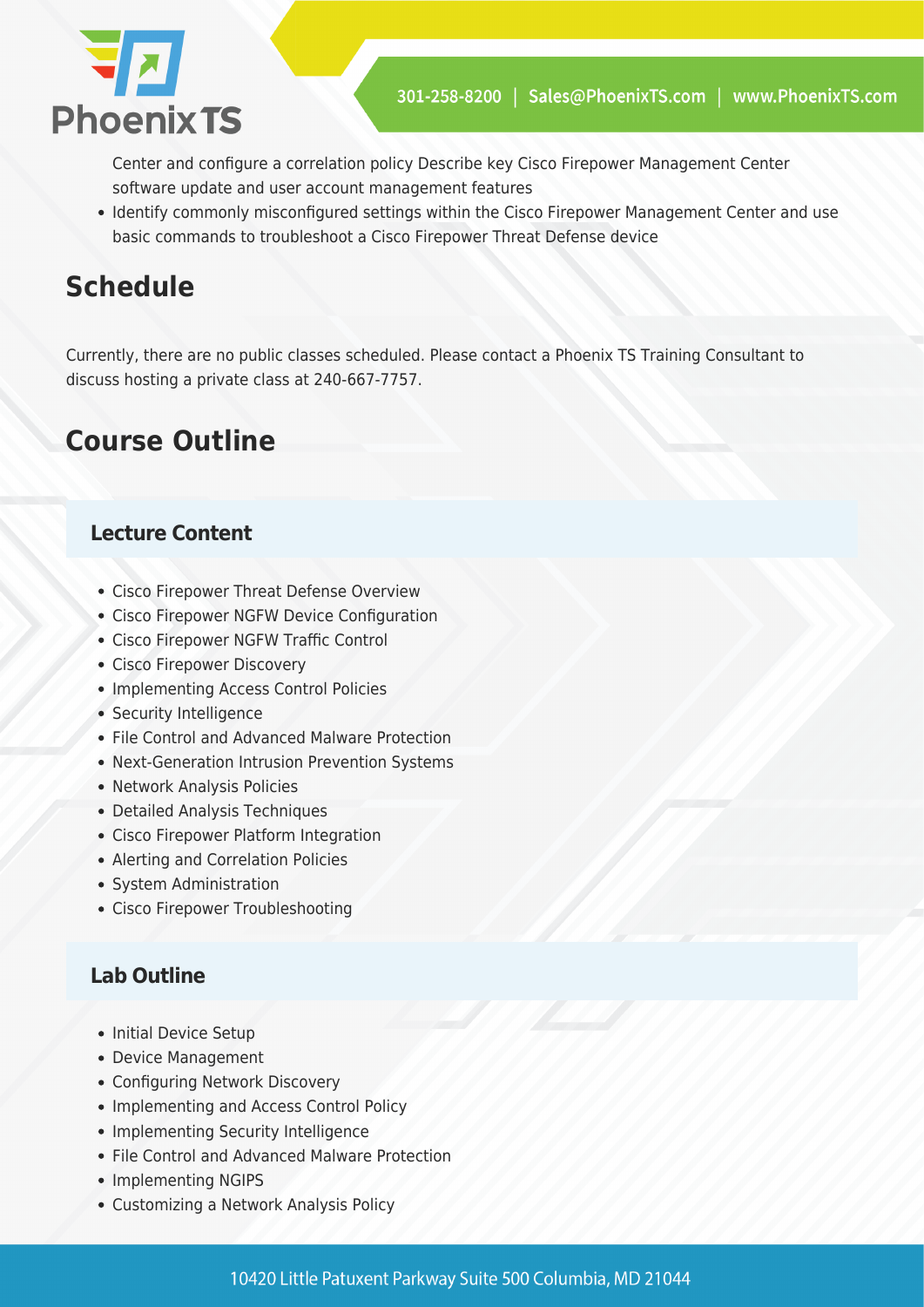

- Detailed Analysis
- Configuring Cisco Firepower Platform Integration with Splunk
- Configuring Alerting and Event Correlation
- System Administration
- Cisco Firepower Troubleshooting

**Due to Covid-19 safety restrictions** PhoenixTS will temporarily be unable to provide food to our students who attend class at our Training Center; however, our Break Areas are **currently open** where students will find a constant supply of Coffee, Tea and Water. Students may bring their own lunch and snacks to eat in our breakrooms or at their seat in the classroom or eat out at one of the many nearby restaurants.







#### Price Match Guarantee

We'll match any competitor's price quote. Call us at 240-667-7757.